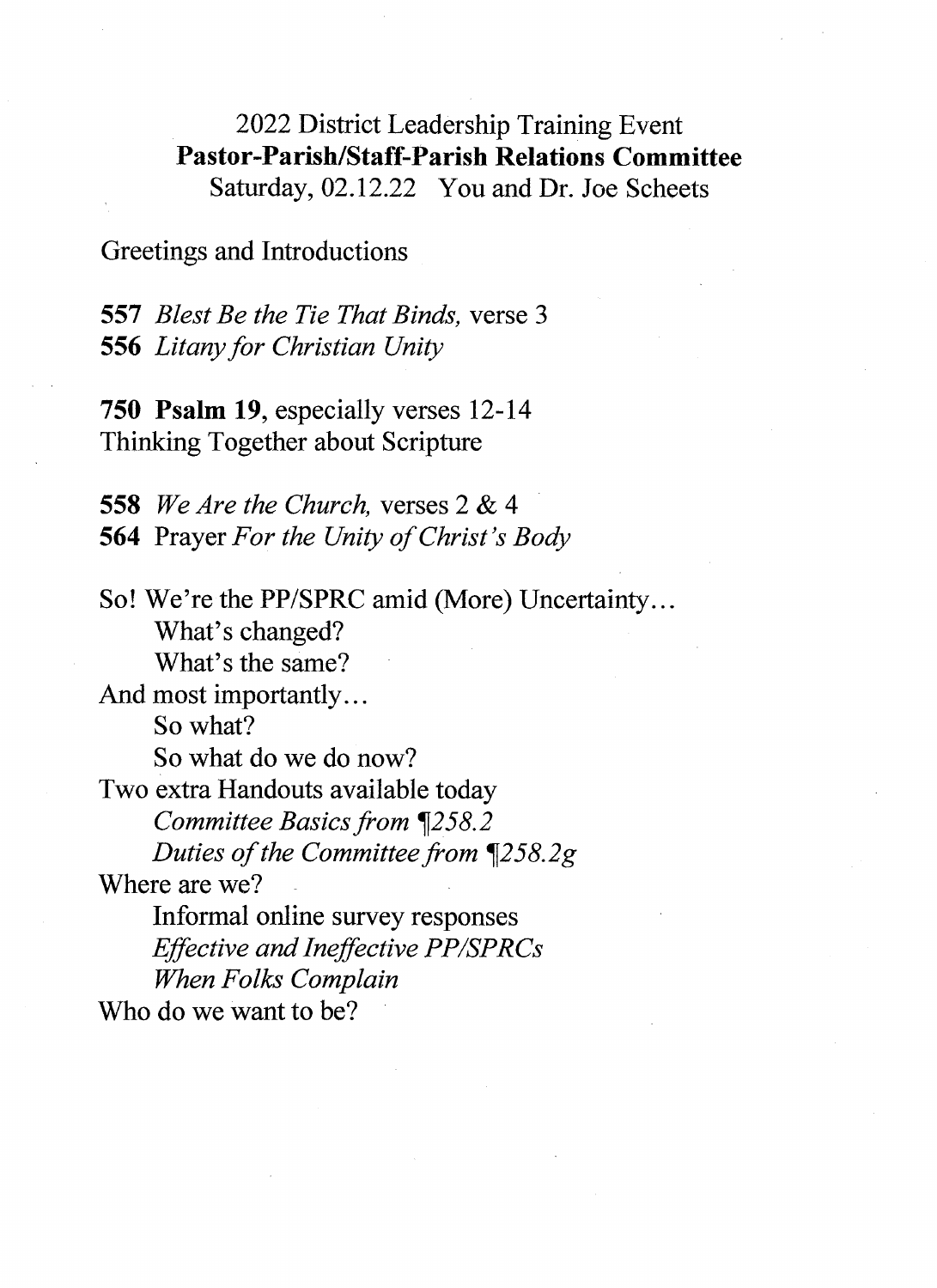### Resources for Staff-Parish Relations Committees

# Effective and Ineffective **Staff-Parish Relations Committees**

### Characteristics of Effective and Ineffective SPRCs

### **Effective**

### Meet regularly and often

#### Prepare for meetings

- Have an agenda
- Stay focused on agenda and identify topics for future meetings
- Allow adequate time

### Establish partnership with pastor

- Keep pastor informed
- Take pastor into confidence
- Maintain "We are in this together" attitude
- Provide support and understanding

### Ineffective

### Conduct annual evaluations only

- Withhold regular feedback
- Allow issues to build too long
- Related to salary and appointment decisionsmore than to growth

### Allow too little time and care

- Insufficient time to do task well
- Insufficient care in getting input and preparing for evaluation

### Behave unfairly

- Bringing unevaluated complaints
- Bringing anonymous complaints
- Giving all sources equal credibility
- Not putting issues in perspective

### What SPRCs and Clergy Most Need from EachOther

### SPRCs Most Need from Clergy

### Cooperation and receptivity

- Willing to listen with open mind
- Attempt to understand members' needs and concerns
- Attempt to make some changes
- Openness to improvement ideas

### Clear and open communication

- Pastor's vision for ministry
- Candid assessment of what is going on in the church
- Information about issues and needs

### Clergy Most Need from SPRCs

### Honest feedback

• Balanced, objective, thoughtful, and candid feedback

/

• Treated as adults who can take criticism

### Personal concern and support

Advocate for pastor

### Communication with the congregation

- Education of congregation
- Feedback from and to congregation

Based on a comparison of staff-parish relations committees deemed effective by both the SPRC chair and the pastor and those deemed ineffective by the chair and pastor

Subscribe today to the Lewis Center's free e-newsletter, Leading Ideas, for information, resources, and strategies for forward-thinking church leaders at www.churchleadership.com/Ieadingideas.

For more resources, please visit www.churchleadership.com

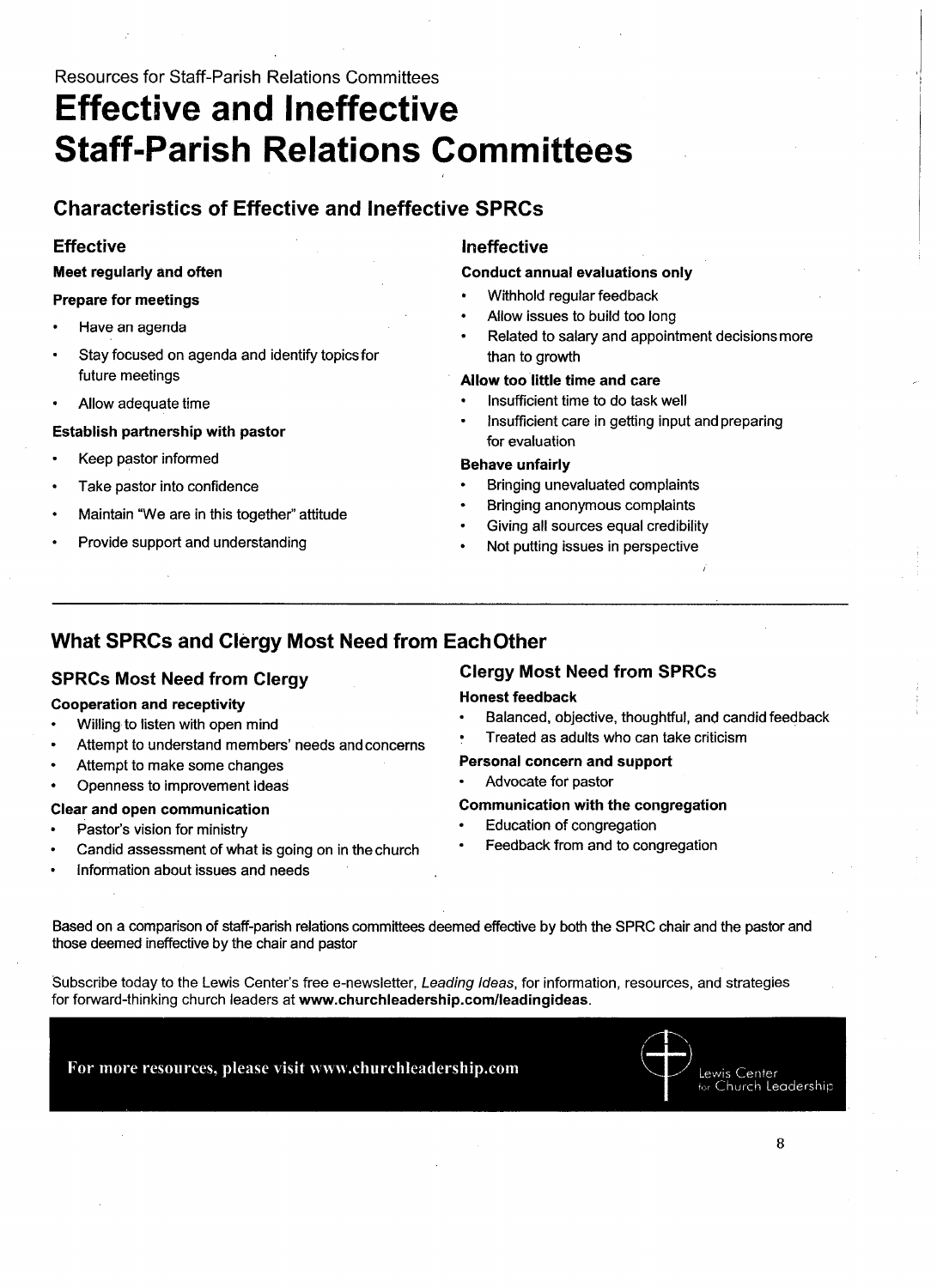### Begin with the Mission of The UMC:

Make disciples of Jesus Christ for the transformation of the world

## Committee Basics from ¶258.2

### Purpose of the Staff-Pastor Parish Relations Committee

The Staff-Parish Relations Committee is the administrative unit in the local church where staff and congregational interests are integrated to focus on the mission of the church.

- The SPRC serves the "governing board" in an advisory capacity related to personnel administration.
- It does not exist to provide managerial or leadership oversight to the staff team (that is the work of the senior pastor).

### Membership

- Between 5 and 9 persons (one shall be a young adult and one may be a youth)
- Must be professing members
- Divided into three year classes
- Members shall be able to succeed themselves for one three-year term
- Oversees the work to all staff
- Pastor should be present, unless  $s$ /he excuses self or if D.S. is in attendance
- The Annual Conference lay delegate and lay leader are members and have voice and vote
- On charges, a representative & Lay Leader from each church
- Relates to and works with all staff (paid and non-salaried)
- People engaged and attentive to their own christian spiritual development

### Who we cannot be

- Staff members
- No more than one immediate family member from the same household
- Immediate finily members of the pastor or staff

### Meetings

- At least quarterly
- Written "minutes" of decisions/actions
- Pastor present, unless s/he excuses self
- Only with knowledge of pastor or district superintendent
- May meet with the district superintendent without pastor or appointed staff  $\triangleright$  With due notice before and sharing immediately after
- Shall meet in closed session (BOD ¶258.2e)
- Multi-church Charge: if just a church issue -S/PPRC members from that church can meet

### **Confidentiality**

- Issues are discussed during meeting, not between meetings
- All matters under discussion are kept in strict confidence, i.e., a "safe" place
- All input brought to the meeting is held in confidence, but is "owned" input
- If you cannot keep a confidence, then have the integrity to resign from the Committee.
- Joint statements owned  $&$  shared by all members
- Careful reporting to Council of each meeting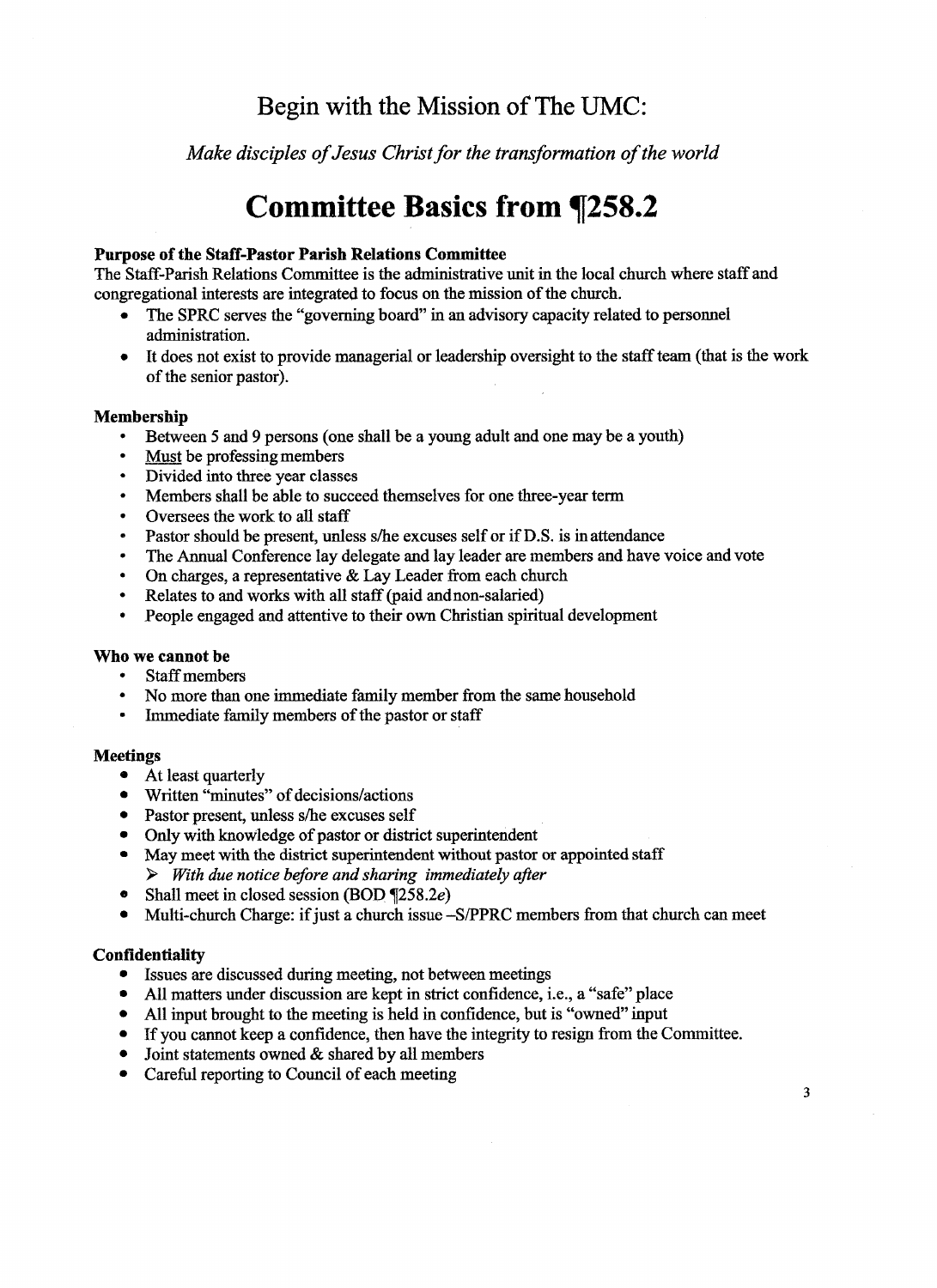## Duties of Committee (¶258.2g) QUICKL00K

### Communication

- Confer and counsel with pastor  $\&$  staff, advising them of ministry conditions
- Continually interpret to people the nature and function of ministry
- Counsel pastor & staff on relationships with congregation, priorities, skills, goals
- Interpret to congregation: preparation for ordained ministry, Ministerial Education Fund

### Persomel Issues

- Develop and recommend to Council staff positions and job descriptions for staff other than pastor
- Recommend to Council personnel policies and monitor compliance
- Consult: pulpit supply, compensation, vacation, insurances, pension, housing -- making recommendations to Council.
- Enlist, interview, evaluate, review, recommend: Lay Preachers, Candidates for Ministry and missionary service
- Consult: continuing education, renewal
- `To encourage, monitor, and support clergy and lay staff pursuit of health and wholeness."  $(9258.2g(17))$

### Parsonage Issues

- With Trustee and Pastor, make annual review of parsonage
- "The committee will follow up to assure timely resolution of parsonage problems affecting the health of the pastor or pastor's family."  $(9258.2g(16))$

### Amual Evaluation

• Provide annual evaluations for pastor & staff to encourage effective ministry (April to June)

### **Appointment Issues**

- Confer with pastor & cooperate with pastor, DS, and bishop in securing clergy leadership when it becomes evident that the best interests of the church and pastor will be served by a change.
- Such conferring and cooperating with Ds and bishop are advisory only.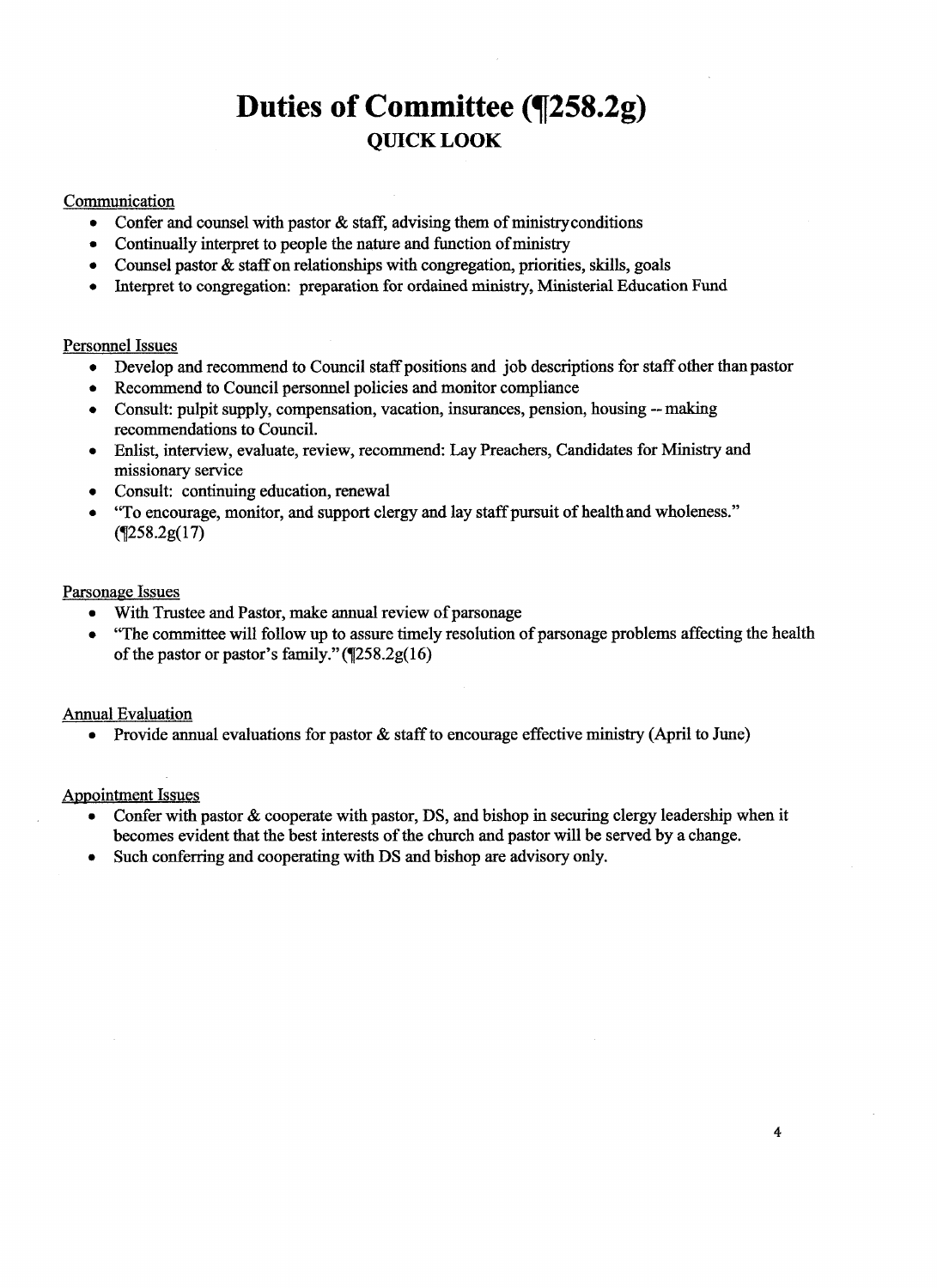## When Folks Are Complaining

When a church member voices a concern to you about the pastor or paid staff:

- 1. Encourage him/her to speak to the pastor (or staffer) directly.
	- a. If they have already done so but are dissatisfied, you may encourage them to further direct conversation or reflection upon other positive responses and forgiveness. `
	- b. If the person can't or won't speak to the pastor AND the issue seems important, then. . .
- 2. Have the person write down their concern, date and sign it. a. If they decline, tell them that you cannot carry verbal concerns to the committee.
- 3. Convey the written concern to the chair of the S/PPRC.
	- a. The chair or secretary should write an acknowledgment: 'We received your concern and will discuss it at our next meeting. '
- 4. The chair should inform the pastor  $\&$ /or staff person of the written concern.
- 5. At the next regular or called S/PPRC meeting, the whole committee decides if:
	- a. The concern has merit and deserves further attention, or
	- b. The concern has no merit and deserves no action. If not, then write a note thanking the person for their input and informing him/her that the Committee will remain aware.
- 6. The Committee discusses legitimate concerns with the pastor/staff person for a full understanding of situation. Together, decide on a course of action and follow up.
- 7. The whole committee decides if ajoint statement is needed to the church or the individual who initiated the concern. All members are obliged to share only the approved, joint statement without additions or deletions.
- 8. The S/PPRC may receive individual's letters only, not petitions from groups. When trying to gain a sense of the entire congregation, S/PPRC should not conduct polls, but should make known (via newsletter, bulletin) who the S/PPRC members are so the general membership can approach them. Each S/PPRC member should keep a discreet list of who approaches them and give it to the Chalr. The Chair can then determine if a few individuals are unduly influencing S/PPRC opinions.
- 9. S/PPRC is responsible for addressing situations with the pastor and any paid staff. The Lay Leadership/Nominating Committee is responsible for addressing situations with elected members of the congregation.

 $\overline{Q}$